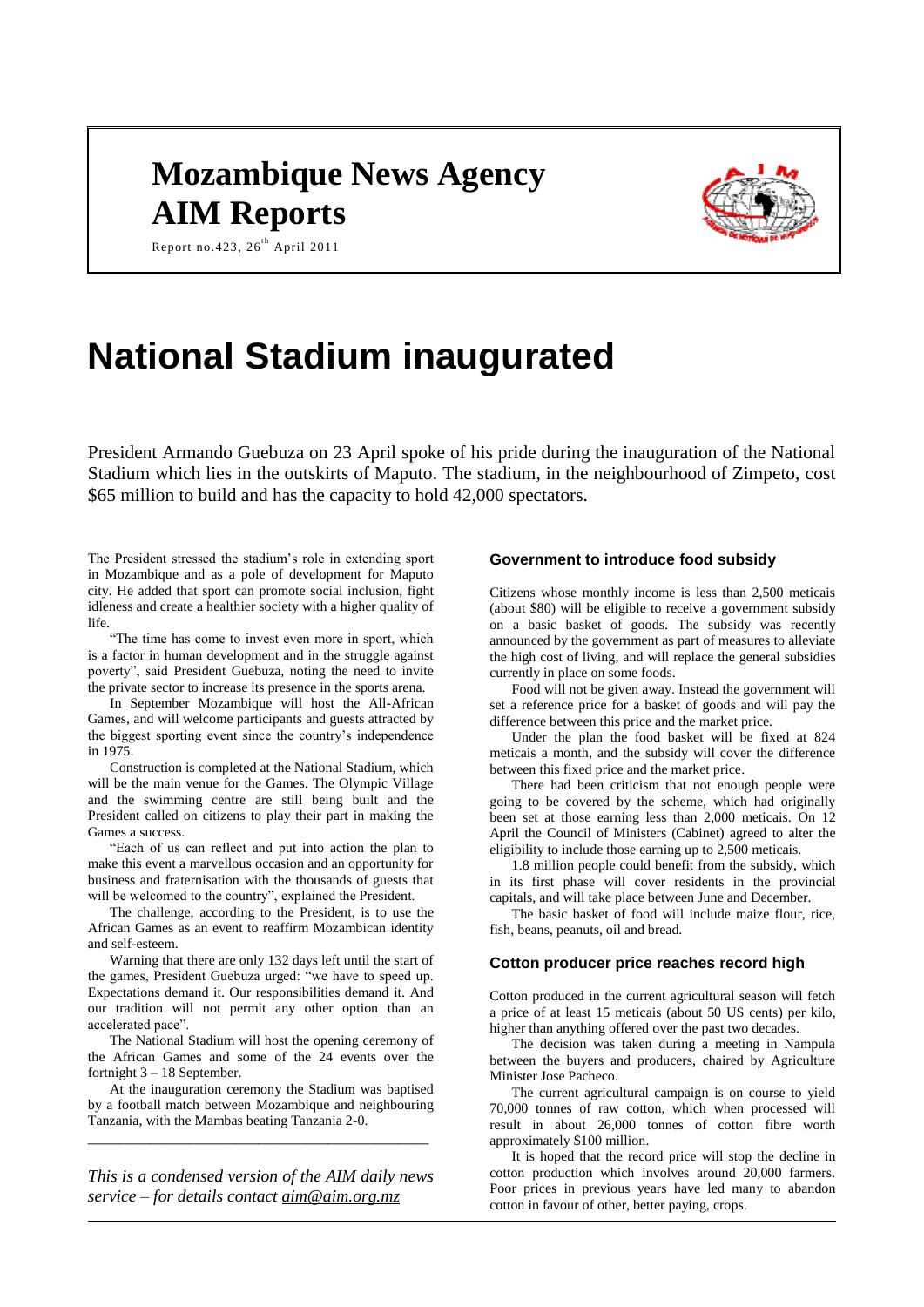# **\$21 million needed to complete demining**

The United Nations Development Programme (UNDP) estimates at \$21 million the funding needed to complete mine clearance in Mozambique between 2012 and 2014.

The resident representative of the UN system in Mozambique, Jennifer Topping, gave the estimate on 20 April at a meeting of the government's National Mine Action Programme (PNAM), aimed at consulting demining partners and seeking solutions for the final phase of mine clearance.

Topping was optimistic about the progress of demining. She said that the recent delivery of several districts "free of mines" had led to socio-economic gains for the communities living in those areas. Demining was contributing to poverty reduction and to improved living conditions, and was thus irrefutably linked to achieving the Millennium Development Goals (MDGs).

Since Mozambique ratified the Ottawa Treaty outlawing anti-personnel land mines in 1998, more than 300 million square metres of territory have been cleared of mines. But there remain an estimated nine million square metres that are still mined.

This area should be cleared by 2014. The original deadline for completing demining operations, under the Ottawa Treaty, was 2009. It was impossible to meet this deadline, and so the Mozambican government applied for, and was granted, a five year extension.

Topping thought that completing mine clearance was a fundamental prerequisite for development. "This means that we must not only maintain technical and financial support", she said, "but we also need to redouble our efforts in applying good practices and innovative approaches to step up progress in this final phase".

While demining is not complete, these lethal leftovers from 20th century wars are continuing to claim victims. In 2010, land mine explosions killed seven people and maimed a further 24.

The PNAM figures, announced by Deputy Foreign Minister Henrique Banze, show that in 2008-2010, 499 areas, covering 12.7 million square metres, were declared free of mines. Over this period, 2,676 mines and 1,514 other items of unexploded ordnance were destroyed.

### **President inaugurates new terminal at Vilankulo airport**

President Armando Guebuza on 13 April inaugurated a new terminal at Vilankulo airport, in Inhambane province.

The larger and more modern terminal, costing \$10 million, was built to meet the needs of the growing number of tourists visiting the region. It is expected that the new facility will further promote the development of aviation and tourism.

Speaking at the inauguration ceremony, President Guebuza appealed to the residents of the town and district of Vilankulo to look after the new facility because it will open new opportunities and serve as a boost to local development.

"This new terminal will increase tourism, which will in turn create the conditions for more employment", said President Guebuza.

The building of the new terminal is part of a project to modernise and expand the country's airport infrastructure by the company Aeroportos de Mocambique (ADM).

The construction work was carried out by the Chinese contractor Anhui Foreign Economic Construction Group Co, Ltd (AFECC) who is also currently working on the international airport in Maputo.

# **Techobanine port agreement signed**

The governments of Mozambique, Zimbabwe and Botswana on 15 April initialled a memorandum of understanding on the implementation of the tripartite project to develop a deep water port at Techobanine, in Mozambique's southernmost district of Matutuine.

The project to develop the port and build a rail link to Botswana and Zimbabwe would cost an estimated \$7 billion. It would take ten years to complete after work begins, which could be perhaps as early as next year.

The memorandum was signed by Mozambican Transport Minister Paulo Zucula and his counterparts from Zimbabwe (Nicholas Goche) and Botswana (Frank Ramsden).

Speaking to journalists after the signing of the accord, Zucula said that the private sector has already guaranteed access to the necessary finance, and was just waiting for the formal commitment to be given by the three nations.

Zucula pointed out that the feasibility study has been completed and stated that he was certain that work would begin next year.

The minister said that the Techobanine project comes at a time when there is a regional boom in the extractive industries, with large discoveries being prepared for exploitation.

"The transport and communications sector plays an important and determinant role, since the viability of exploiting these resources depends on our capacity to bring them to market", pointed out the minister.

He believed that this project will also reduce the significant deficit in the region's transport infrastructure, which is one of the main factors in the high cost of consumer products.

Meanwhile, the Botswanan Minister of Transport and Communications, Frank Ramsden, said that an efficient transport system will guarantee conditions for rapid economic growth.

### **South African minister visits science and technology park**

Science and Technology Minister Venancio Massingue on 14 April took his South African counterpart Naledi Pandor on a tour of the Science and Technology Park in Maluana, Maputo province. The two countries are working together on a space observatory at the park, with at initial cost of \$2 million.

The work is part of a bid by South Africa to host the Square Kilometre Array (SKA) telescope, which will be the most powerful radio telescope ever built. Next year it will be decided whether South Africa or Australia will win the contest to host the 1.5 billion euro telescope.

The SKA will combine signals from three thousand small antennae spread over a distance of 3,000 kilometres, and Maluana has been chosen as a possible location for some of the antennae.

The SKA will have fifty times the sensitivity and 10,000 times the survey speed of the best radio telescope currently in existence.

With a total of 950 hectares, the Maluana Science and Technology Park is the first of four to be built in Mozambique.

The Science and Technology Parks are facilities designed in the context of the government's strategy for "Science, Technology and Innovation". They offer infrastructures and management services for the establishment of knowledgebased companies, scientific research and technological development institutions, and educational bodies.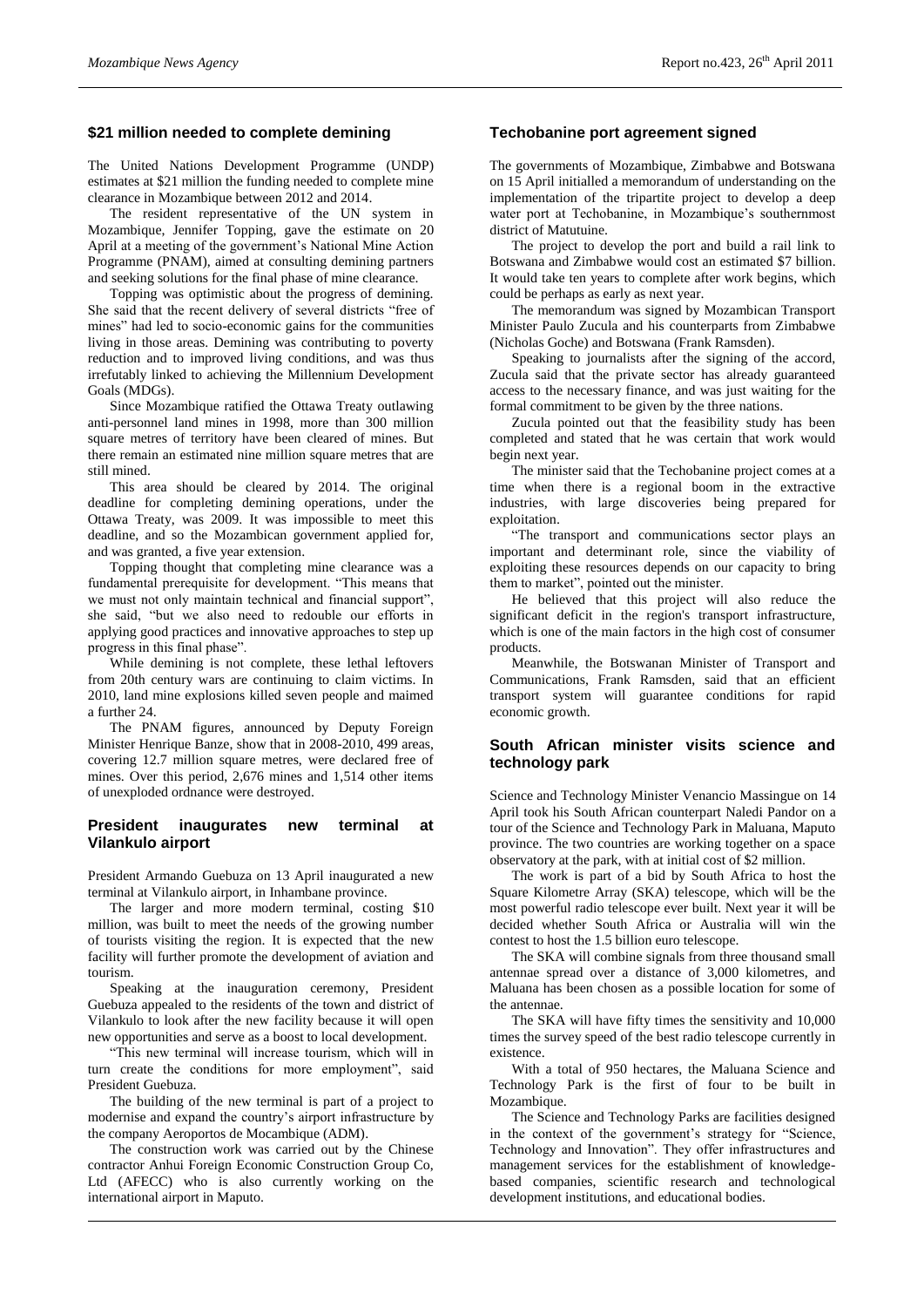# **Matutuine project could cut rice imports by 20 per cent**

The rice production and processing unit being built in the district of Matutuine, Maputo province, could reduce the country's rice import requirement by 20 per cent. Currently the country imports 650,000 tonnes of rice per year.

However, reducing imports is dependent on the government giving permission to the owners of the Bela Vista Rice Project, LAP/Ubuntu, to extend the land under cultivation to five thousand hectares so that the project can undertake industrial scale production.

The Bela Vista Rice Project was initiated in September 2009 and has already invested \$24 million out of a budget of \$33 million.

The Chairman of LAP/Ubuntu, Filipe Gago, said on 12 April that since the project began in 2009 the company has carried out research into the varieties best suited to the land.

The research covered a total of 39 varieties which culminated in the selection of just four varieties that were planted over an area of 60 hectares. These varieties are expected to yield between seven and nine tonnes per hectare. Gago pointed out that Vietnam and Thailand achieve production levels of ten tonnes per hectare.

Other developments include the construction of a three metre high and seven kilometre long dyke to stop the River Maputo from flooding the fields and processing factory during the rainy season.

"We believe that we have the perfect conditions to tackle the country's rice production deficit, because we have carefully studied the complex chain of rice production" asserted Gago. However, he added that large scale production can only be implemented once the concession is extended to at least five thousand hectares.

The project employs 160 workers, although this number could rise to 400 workers once production is launched.

The rice de-husking factory with the capacity to process 600 tonnes of rice a day should be concluded by 2012.

The Bela Vista Rice Project is co-owned by the Libyan state's Libyan African Portfolio for Investments (LAP) and the Mozambican company Ubuntu. It is financed by the Libyan African Development Fund.

# **HCB posts \$31 million profit**

The Mozambican state will receive for the first time a dividend from Hidroelectrica de Cahora Bassa (HCB), which operates the Cahora Bassa dam on the Zambezi River.

The company has posted profits for last year of 962 million meticais (\$31 million). As its major shareholder, the government is in line to receive a dividend of \$25.2 million. The company has been paying the government a monthly concession fee which totals \$100 million over three years.

According to HCB, revenues have increased by 30 per cent whilst costs have been controlled. In 2010 the hydroelectric power station generated 16,290 gigawatt hours of electricity, which was enough to supply all HCB's commercial commitments and to meet the increasing demand from Mozambican consumers.

In 2007, the Mozambican state took a majority holding in HCB, buying most of the Portuguese shares for \$700 million (obtained as a loan from a banking consortium), giving it ownership of 85 per cent of the company.

Since that time the company has undergone an extensive investment programme to renovate critical components. In 2010 the company increased its capacity to transmit electricity to 240 megawatts with the opening of a substation at Songo.

# **New Chairperson for LAM**

A General Meeting of Mozambique's publicly owned air company LAM (Mozambique Airlines) on 22 April appointed Teodoro Waty as the new chairperson of the LAM Board of Directors. He replaces Jose Viegas, who had been at the head of the company for the past 12 years.

The statement from the General Meeting stressed that the change of chairperson had nothing to do with the recent announcement by the European Commission that all air companies registered in Mozambique are banned from entering European Union airspace.

The European Commission criticism was not directed at LAM, or any other Mozambican airline, but against the shortcomings of the regulator, the Mozambican Civil Aviation Institute (IACM).

Transport Minister Paulo Zucula met with the LAM management on 22 April and stressed that Viegas had wanted to resign three years ago, but stayed on, at the request of the government, in order to oversee the restructuring of LAM.

Zucula reiterated the government's confidence in the LAM management team that Viegas had headed, and stressed that the departure of Viegas should in no way be interpreted as "punishment" for the European ban.

The LAM twice weekly flight to Lisbon is not affected by the ban, since the plane, crew and maintenance for the flights are provided by a Portuguese company, Euro Atlantic.

Teodoro Waty is a former chairperson of the Maputo Municipal Assembly, and the current chair of the Legal and Constitutional Affairs Commission of the country's parliament, the Assembly of the Republic. He is a member of the Political Commission of the ruling Frelimo Party.

# **Senior Renamo officer deserts Maringue**

Major Albertino Bhola, third in command of Renamo's armed headquarters in Maringue, in Sofala province, and his colleague Sergeant Matias Briasse in early April abandoned the bush where the former fighters belonging to Renamo maintain a hideout. Maringue was a stronghold of Renamo during the 16 year war in Mozambique,

The two have deserted the movement that they once fought for and have handed themselves over to the district authorities. They explained that they deserted because they are tired of staying in the bush with no prospect of social reintegration.

Albertino Nelo Bhola was born 51 years ago in the district of Chemba, in Sofala province, and joined Renamo in 1979. He was formally demobilised in 2002, but stayed on in Maringue until he deserted because of what he called the breaking of promises made by Renamo leader Afonso Dhlakama.

Speaking to the newspaper "Noticias", Bhola confirmed that the Renamo military base in Maringue still exists, with 510 men equipped with heavy weapons, bazookas, mortars, AK47s, vehicles, generators and communications equipment.

According to Bhola, he received 4,500 meticais a month (about \$145), while a platoon commander receives 3,500 meticais, a lieutenant 3,000 meticais, a section leader 2,000 meticais and a soldier 1,500 meticais.

A regular supply of food is delivered from Beira, while the troops also engage in farming.

Bhola said that of the three majors based in the bush around Maringue, only Commander Jorge remains as Jofrice Sindial has just been transferred to Nampula.

According to Bhola, he is living in fear of retaliation by his former colleagues.